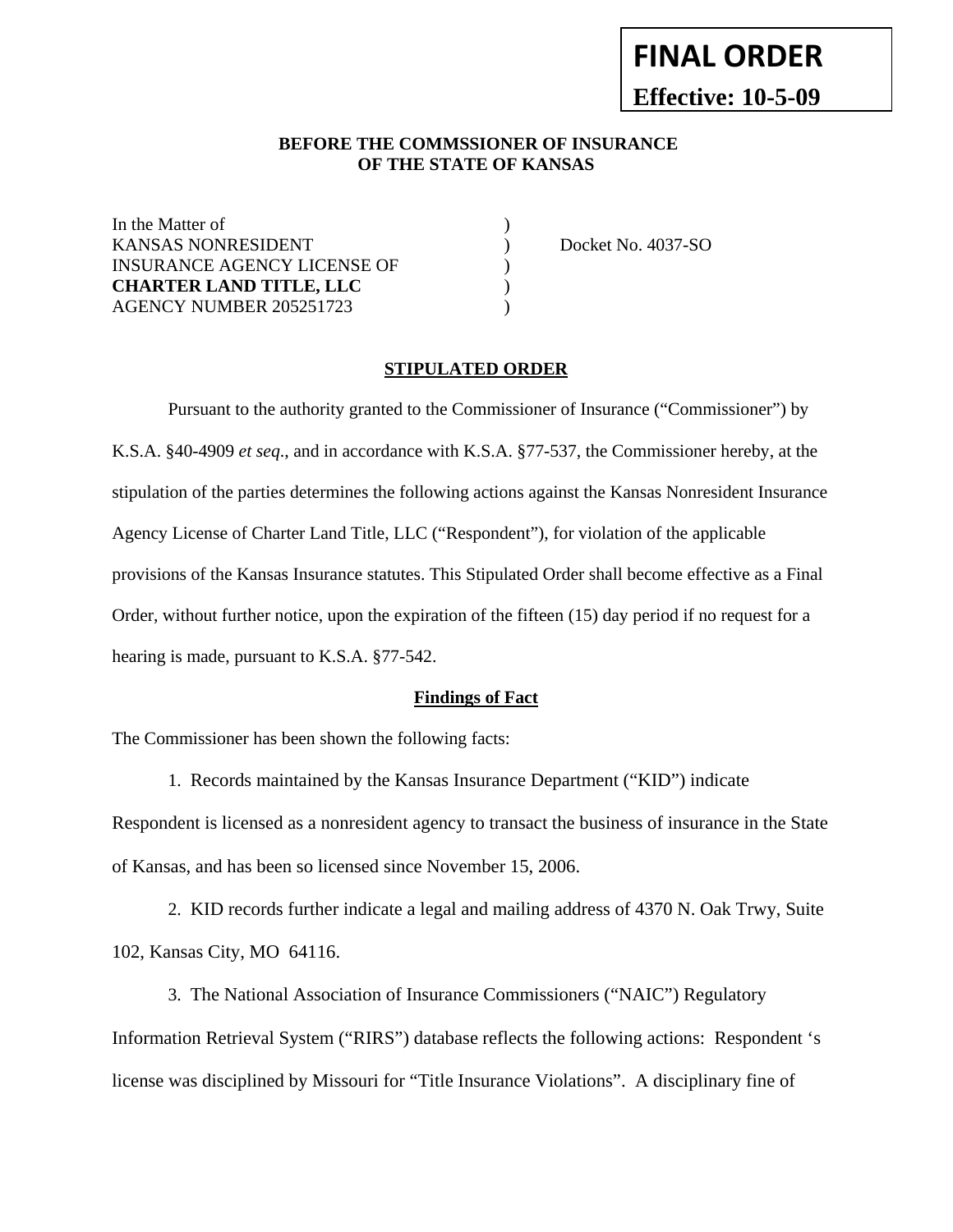\$ 2,000 was assessed, effective January 6, 2009.

 4. Respondent failed to notify KID of the action within the time required by KID rule, regulation and law.

#### **Applicable Law**

K.S.A. 40-4902(t) states that the definition of "Person" means an individual or a business entity."

K.A.R. 40-7-9 states, in pertinent part:

"Each person licensed in this state as an insurance agent shall report the following to the commissioner of insurance within 30 days of occurrence:

(a) Each disciplinary action on the agent's license or licenses by the insurance

regulatory agency of any other state of territory of the United States."

K.S.A. 40-4909(h)(2) allows the commissioner to impose an administrative penalty for any violation of subsection (a) of K.S.A. 40-4909. K.S.A. 40-4909(a)(2)(A) states that the commissioner of insurance can punish an agency for any violation of "[a]ny provision of chapter 40 of the Kansas Statutes Annotated, and amendments thereto, or any rule or regulation promulgated thereunder".

#### **Conclusions of Law**

Based on the Findings of Fact enumerated above in Paragraphs #1 through #4 and the Applicable Law above:

#### **IT IS THEREFORE ORDERED BY THE COMMISSIONER OF INSURANCE:**

 Charter Land Title, LLC shall pay a penalty of Two Hundred Fifty Dollars (\$ 250.00) for its violation of the statutes and regulations of KID.

#### **NOTICE OF RIGHTS**

Respondent is entitled to a hearing pursuant to K.S.A. 77-537, the Kansas Administrative Procedure Act. If Respondent desires a hearing, the company must file a written request for a hearing with: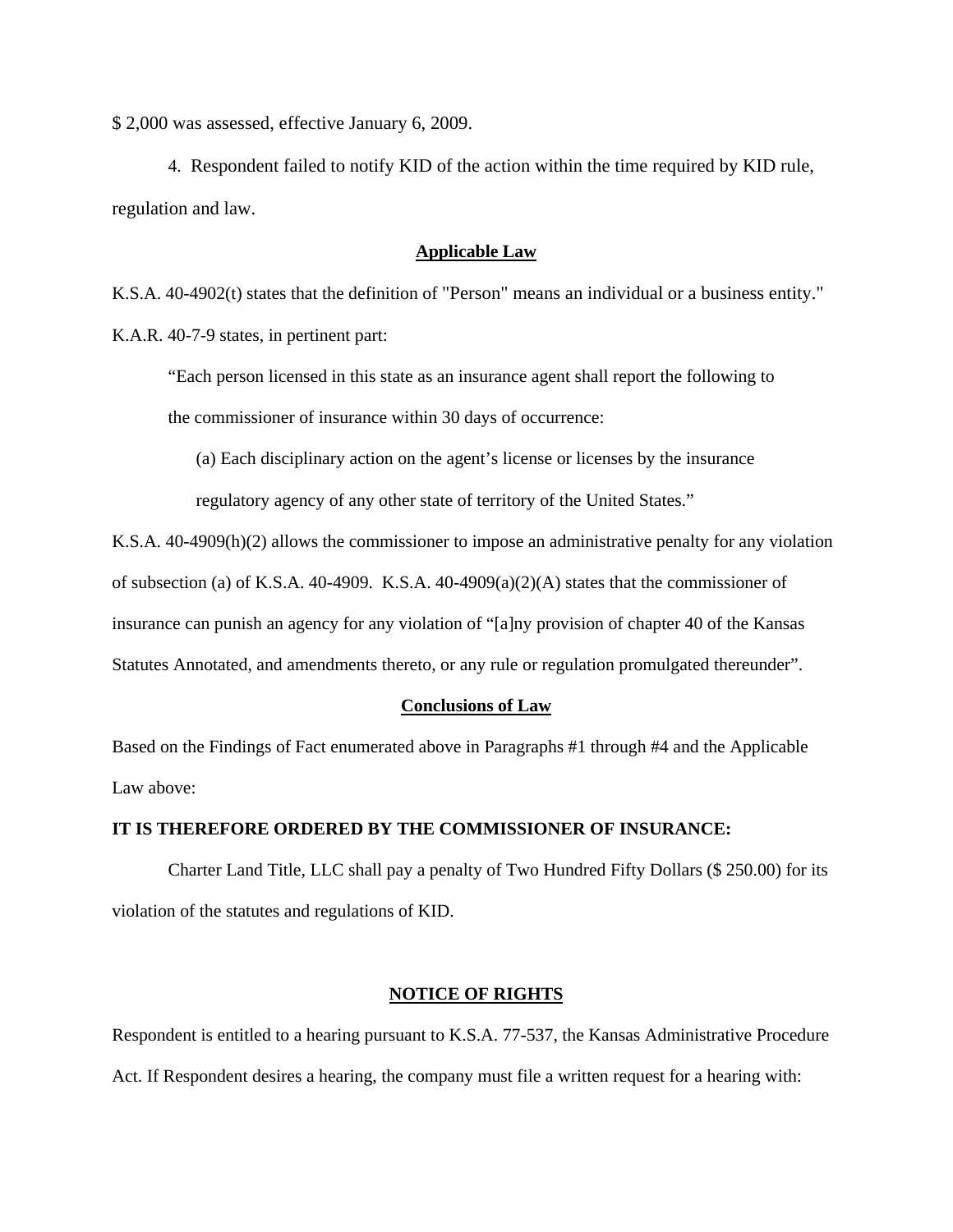John W. Campbell, General Counsel Kansas Insurance Department 420 S.W. 9th Street Topeka, Kansas 66612

This request must be filed within fifteen (15) days from the date of service of this Order. If Respondent requests a hearing, the Kansas Insurance Department will notify the Respondent of the time and place of the hearing and information on the procedures, right of representation, and other rights of parties relating to the conduct of the hearing, before commencement of the same. If a hearing is not requested in the time and manner stated above, this Order shall become effective as a Final Order upon the expiration of time for requesting a hearing, pursuant to K.S.A. 77-613. In the event Respondent files a petition for judicial review, pursuant to K.S.A. 77-613(e), the agency officer to be served on behalf of the Kansas Insurance Department is:

John W. Campbell, General Counsel Kansas Insurance Department 420 S.W. 9th Street Topeka, Kansas 66612

## **IT IS SO ORDERED THIS \_\_15th\_\_ DAY OF SEPTEMBER, 2009, IN THE CITY OF TOPEKA, COUNTY OF SHAWNEE, STATE OF KANSAS.**



 $\frac{1}{s}$  Sandy Praegber Sandy Praeger Commissioner of Insurance

BY:

 $\angle$ s/ John W. Campbell $\angle$ John W. Campbell General Counsel